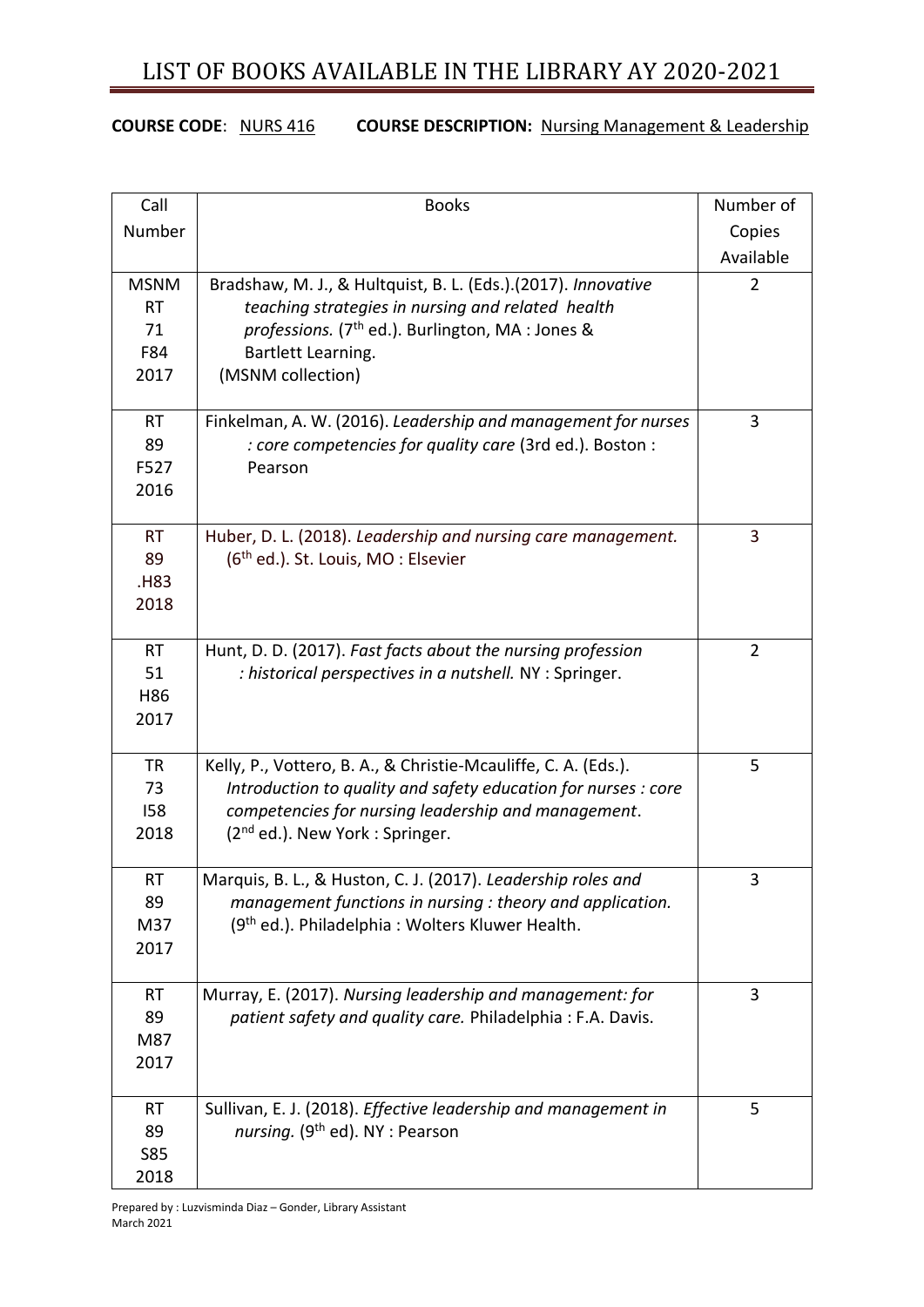| <b>RT</b><br>89<br>.W43<br>2021 | Weberg, D., & Davidson, S. (Eds.). (2021). Leadership for<br>evidence-based innovation in nursing and health<br>professions. | 3 |
|---------------------------------|------------------------------------------------------------------------------------------------------------------------------|---|
| RT.<br>89<br>.L43<br>2019       | Yoder-Wise, P. S. (2019). Leading and managing in nursing. (7th<br>ed.). St. Louis, MO: Elsevier.                            | ς |

#### OTHER REFERENCES

#### COPYRIGHT 2015 AND BELOW

| Call      | <b>Books</b>                                                     | Number of      |
|-----------|------------------------------------------------------------------|----------------|
| Number    |                                                                  | Copies         |
|           |                                                                  | Available      |
| <b>RT</b> | Cherry, B., & Jacob S. (Eds.). (2011). Contemporary nursing:     | 5              |
| 41        | issues, trends & management (5 <sup>th</sup> ed.). St. Louis:    |                |
| C564      | Mosby.                                                           |                |
| 2011      |                                                                  |                |
| <b>RT</b> | Finkelman, A. W. (2010). Professional nursing concepts :         | 3              |
| 82        | competencies for quality leadership. Sudbury, Mass. :            |                |
| F535      | Jones & Bartlett Pub.                                            |                |
| 2010      |                                                                  |                |
| <b>RT</b> | Finkelman, A. (2012). Leadership and management for nurses       |                |
| 89        | : core competencies for quality care (2nd ed.). Boston:          | 5              |
| F527      | Pearson.                                                         |                |
| 2012      |                                                                  |                |
| <b>RT</b> | Gray, M. (2014). Practical skills for mentoring in healthcare: a | 5              |
| 81        | guide for busy practitioners. England : Palgrave.                |                |
| G73       |                                                                  |                |
| 2014      |                                                                  |                |
| KF        | Hendrick, J. (2011). Law and ethics : foundations in             | $\overline{2}$ |
| 2915      | nursing and health care. Australia: Cengage Learning             |                |
| H46       |                                                                  |                |
| 2011      |                                                                  |                |
| <b>RT</b> | Huber, D. (2014). Leadership and nursing care management.        | 10             |
| 89        | (5 <sup>th</sup> ed.). Saunders.                                 |                |
| H83       |                                                                  |                |
| 2014      |                                                                  |                |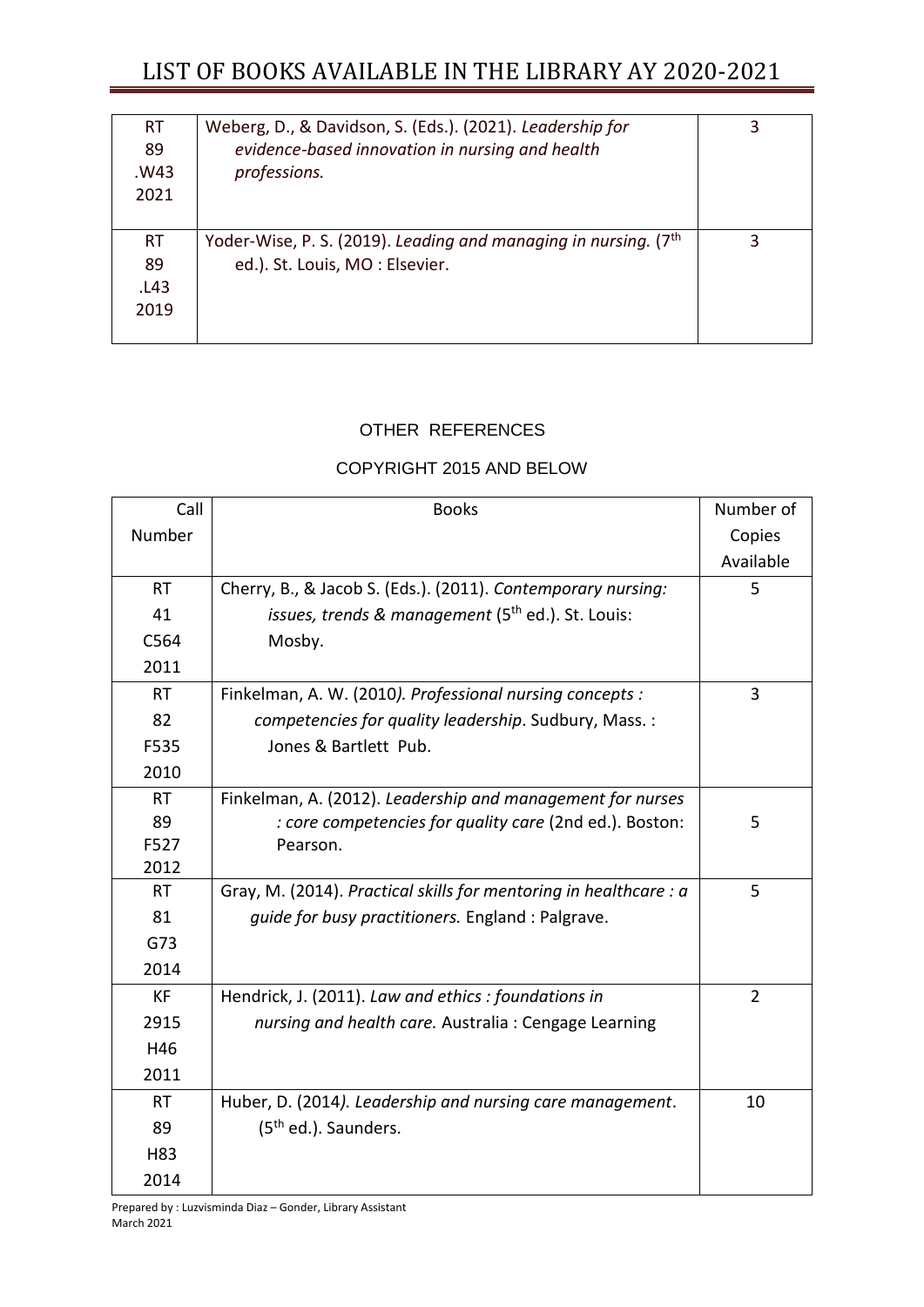| <b>RT</b> | Huber, D.L. (2010). Leadership and nursing care                   | 5              |
|-----------|-------------------------------------------------------------------|----------------|
| 89        | Management (4 <sup>th</sup> ed.). Maryland Heights, Mo.:          |                |
| H83       | Saunders.                                                         |                |
| 2010      |                                                                   |                |
| <b>RT</b> | Huber, D. (2000) Leadership and nursing care management           | 3              |
| 89        | (2nd ed.). W.B. Saunders.                                         |                |
| H823      |                                                                   |                |
| 2000      |                                                                   |                |
| <b>RT</b> | Iwasiw, C. L., & Goldenberg, D. (2015). Curriculum                | 5              |
| 71        | Development In nursing education. (3rd ed.). MA : Jones &         |                |
| 195       | Bartlett Learning.                                                |                |
| 2015      |                                                                   |                |
| <b>RT</b> | Kelly, P., & Tazbir. (2014). Essentials of nursing leadership and | 9              |
| 89        | management. (3 <sup>rd</sup> ed.). Australia: Cengage.            |                |
| K45       |                                                                   |                |
| 2014      |                                                                   |                |
| <b>RA</b> | Lewis, J. B. (2011). Essentials of applied quantitative methods   | 3              |
| 971       | for health services managers. Sudbury, mass. : Jones              |                |
| L495      | and Bartlett.                                                     |                |
| 2011      |                                                                   |                |
| <b>RT</b> | Mackenzie, J. (Ed). (1998). Ward management in practice.          | 3              |
| 89        | Edinburgh, London: Churchill Livingstoe.                          |                |
| W367      |                                                                   |                |
| 1998      |                                                                   |                |
| <b>RT</b> | Marriner-Tomey, A. (2009). Guide to nursing management            | 27             |
| 89.3      | and leadership (8 <sup>th</sup> ed.). St. Louis: Mosby.           |                |
| M37       |                                                                   |                |
| 2009      |                                                                   |                |
| <b>RT</b> | Marriner-Tommy, A. (2004). Guide to nursing management &          | 25             |
| 89.3      | leadership (7th ed.). St. Lois: Mosby.                            |                |
| M37       |                                                                   |                |
| 2004      |                                                                   |                |
| <b>RT</b> | Marriner-Tommy, A. (2000). Guide to nursing management &          | $\overline{2}$ |
| 89.3      | leadership (6 <sup>th</sup> ed.) St. Lois: Mosby.                 |                |
| M37       |                                                                   |                |
| 2000      |                                                                   |                |
| <b>RT</b> | Moss, M. T. (2005). The Emotionally intelligent nurse leader.     |                |
| 89        | San Francisco, CA: Jossey-Bass.                                   | $\overline{2}$ |
| M635      |                                                                   |                |
| 2005      |                                                                   |                |
| RT        | Oermann, M. H. (Ed.). (2015). Teaching in nursing and role of     | 5              |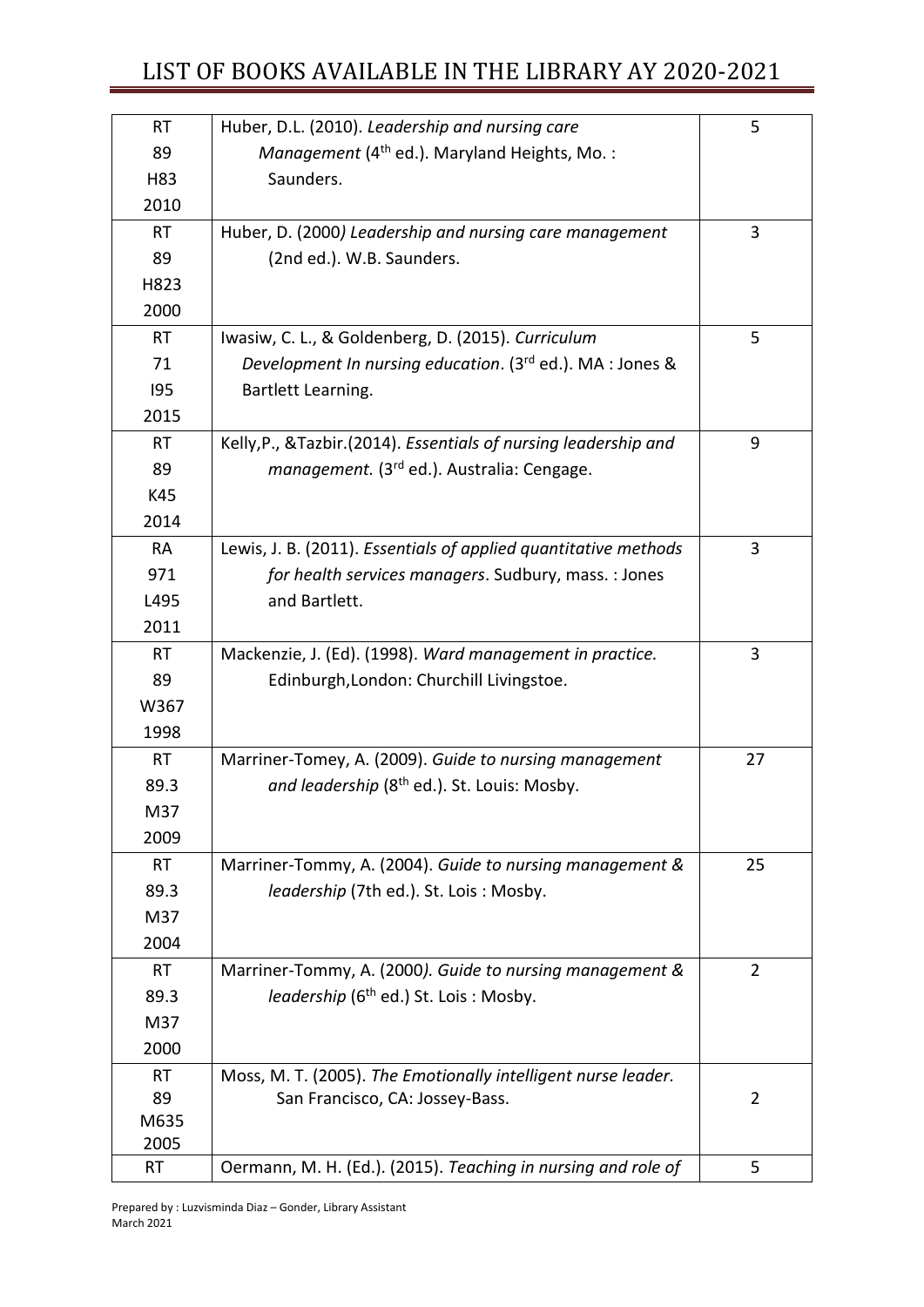| 90         | the educator: the complete guide to best practice in             |                |
|------------|------------------------------------------------------------------|----------------|
| T43        | teaching evaluation, and curriculum development. New             |                |
| 2015       | York: Springer                                                   |                |
| <b>RT</b>  | Rigolosi, E. L. (2013). Management and leadership in nursing     |                |
| 89         | and health care : an experiential approach (3rd ed.).            | $\overline{2}$ |
| L3         | New York: Springer.                                              |                |
| 2013       |                                                                  |                |
| <b>RT</b>  | Roussel, L. (2013). Management and leadership for nurse          | 5              |
| 89         | administrators. (6 <sup>th</sup> ed.). Sucburry, Mass: Jones and |                |
| R68        | <b>Bartlett learning</b>                                         |                |
| 2013       |                                                                  |                |
| <b>RT</b>  | Sullivan, E. J. (2013). Effective leadership and management in   | 4              |
| 89         | nursing. (8 <sup>th</sup> ed.). Boston: Pearson                  |                |
| <b>S85</b> |                                                                  |                |
| 2013       | Required Textbook as per Course Specs AY2018-2019                |                |
| <b>RT</b>  | Tappen, R.M. (2001) Essentials of nursing leadership and         | $\overline{2}$ |
| 89         | management (2 <sup>nd</sup> ed.). Philadelphia: F.A. Davis.      |                |
| T357       |                                                                  |                |
| 2001       |                                                                  |                |
| <b>RT</b>  | Tappen, R.M. (2001) Nursing leadership and management:           | $\overline{2}$ |
| 89         | concepts and practice (4th ed.). Philadelphia: F.A. Davis.       |                |
| T36        |                                                                  |                |
| 2001       |                                                                  |                |
| <b>RT</b>  | Tomey, M. (2009). Guide to Nursing Management                    | 27             |
| 89.3       | and Leadership. (8 <sup>th</sup> ed.). St. Louis: Mosby, Inc.    |                |
| M37        |                                                                  |                |
| 2009       |                                                                  |                |
| <b>RT</b>  | Roussel, L. (2013). Management and leadership for nurse          | 5              |
| 89         | administrators. (6 <sup>th</sup> ed.). Sucburry, Mass: Jones and |                |
| R68        | <b>Bartlett learning</b>                                         |                |
| 2013       |                                                                  |                |
| <b>RT</b>  | Sullivan, E.J. (2009). Effective leadership and management in    | 5              |
| 89         | nursing (7 <sup>th</sup> ed.). Upper saddle River, New jersey:   |                |
| S85        | Prentice Hall.                                                   |                |
| 2009       |                                                                  |                |
| <b>RT</b>  | Tappen, R. M., Whitehead, D. K., & Weiss, S. A. (2010).          |                |
| 89         | Essentials of nursing leadership and management (5th             | 3              |
| T357       | ed.). Philadelphia, PA: F. A. Davis.                             |                |
| 2010       |                                                                  |                |
| HD         | Whetten, D. A., & Cameron, K. S. (2011). Developing              |                |
| 30.4       | management skills (8th ed.). Boston: Pearson.                    | 5              |
| W46        |                                                                  |                |